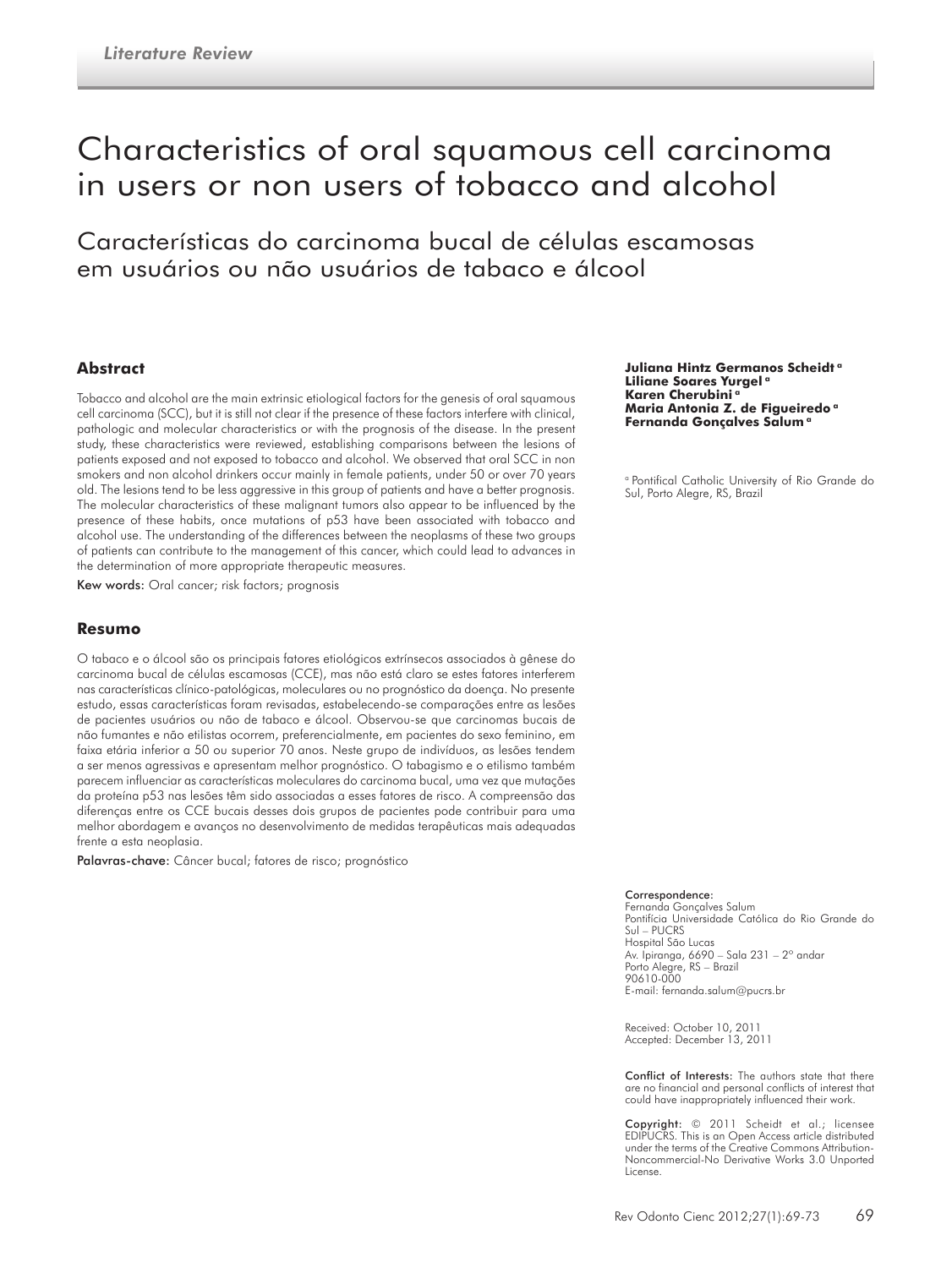## **Introduction**

Oral cancer represents the 7th most common type of malignancy in Brazil, with about 14,000 new cases diagnosed per year. Squamous cell carcinoma (SCC) is the most common malignant tumor of this anatomic site, and in approximately 80% of cases, it is associated with extrinsic factors such as the use of tobacco, alcohol or both  $(1,2)$ . This cancer occurs preferentially in the tongue, buccal mucosa and gingiva, exhibiting predilection for men over 50 years old (2,3). In the last years, however, there has been an increase in the incidence of this lesion in younger patients, that is, under 45 years old (4,5).

Tobacco use constitutes the primary factor (90%) for the development of oral SCC. Tobacco contains about 50 substances with carcinogenic potential, such as nitrosamines and aromatic hydrocarbons (6). Besides, smoke raises the temperature of the mouth, which contributes to its deleterious effect. The involvement of alcohol is not so clear with respect to tobacco. While studies suggest that the risk of developing oral SCC in patients who are alcohol drinkers (non-smokers) is slightly higher (7), others demonstrate that excessive consumption of alcoholic beverages is an important factor for the occurrence of this cancer (8,9). Alcohol is associated with cell hyperproliferation (which increases vulnerability to inhaled or ingested carcinogens), production of metabolites with carcinogenic action, such as acetaldehyde, induction of enzymes that activate pro-carcinogens and reduction of retinoic acid (10). The consumption of alcohol, especially ethanol, interferes with DNA repair and can have an immunosuppressive effect (11).

Simultaneous exposure to tobacco and alcohol is significantly associated with a higher risk of developing oral SCC, because these substances show a synergistic effect (12-15). Despite the strong connection with the genesis of oral cancer, there are controversies about whether drinking alcohol and tobacco use is associated with clinical and molecular patterns of this lesion and with a better or worse prognosis in patients with the disease. In this study, we conducted a review of the clinicopathologic and molecular characteristics and biological behavior of head and neck SCC, with emphasis on oral cancer, comparing the lesions of smokers and alcohol drinkers with individuals not exposed to these risk factors.

# **Clinicopathologic characteristics and prognosis**

Studies have demonstrated that head and neck SCC in non alcohol drinkers and non smokers develops more often in the more advanced age group and in women (16-19). Lo et al. (20) found that in individuals exposed to risk factors (chewing tobacco, smoking and alcohol), the lesion developed a mean of 12 years earlier than in those not exposed. Meanwhile, Dahlstrom et al. (21) on evaluating 1303 individuals with SCC, observed that the group of non smokers and non alcohol drinkers was significantly

younger. Harris et al. (22) evaluated 78 young patients with SCC of this region, aged between 18 and 39 years. The non smokers and non alcohol drinkers had a lower mean age and women were more often affected in comparison to exposed individuals. However, in relation to age group for the development of SCC of head and neck in patients not exposed to these risk factors, age extremes seem to be more often observed, that is, individuals under 50 or over 70 years old are more affected (21).

In patients not exposed to the risk factors analyzed, the lesions develop primarily in the oral cavity, especially in the anterior tongue, alveolar ridge and gingiva (19,21,23). In individuals who smoke and drink alcohol, the tumors occur mostly in the larynx, hypopharynx, posterior tongue, retromolar trigone and mouth floor (21,23). In relation to the size of the lesion and clinical stage, the studies yielded conflicting results on comparing patients exposed and not exposed to risk factors. Schmidt et al. (23) e Bachar et al. (5) did not observe a significant difference with respect to these clinical parameters between smokers and non smokers. Meanwhile, Dahlstrom et al. (21) e Harris et al. (22) found a greater percentage of tumors in stage I in patients not exposed to the risk factors. Kruse et al. (19) also found that the majority of oral SCC cases in non smokers and non alcohol drinkers were T1 or T2.

Link et al. (16) observed in a group of patients who were non smokers, more cases of moderately and poorly differentiated SCC. Meanwhile, more recent studies have demonstrated that in patients not exposed to smoking and alcohol the lesions tended to be classified as well or moderately differentiated, while in exposed individuals, a lower degree of cell differentiation has been observed (5,19).

Studies indicate that head and neck cancer in smokers can show a biologically more aggressive phenotype compared to patients who are non smokers. Mayne et al. (24) followed patients treated for oral, pharynx and larynx carcinoma and observed that smokers and alcohol drinkers showed a worse prognosis. Alcohol use increases risk of mortality in a dosedependent way and after diagnosis, patients who continue with the alcohol habit show a worse survival.

A lower five-year survival rate was observed in patients who chewed tobacco, but no significant difference was found in survival between smokers and non smokers, nor between alcohol drinkers and non alcohol drinkers (20). Harris et al. (22) did not find a difference between groups of smokers/alcohol drinkers and non smokers/non alcohol drinkers with respect to the disease-free survival rate. However, they suggested a better general survival in 10 years for the group of individuals not exposed to the risk factors. On the other hand, Pytynia et al. (25) found that patients with head and neck SCC who did not smoke showed a longer mean time of general, disease-free survival compared to smokers. Ide et al. (14) and Fortin et al. (26) also demonstrated that smokers and alcohol drinkers, showed survival rates and local control of the disease that were inferior to that in patients not exposed to these risk factors. According to Girod et al. (27), female smokers with a diagnosis of oral and oropharynx cancer show a worse prognosis.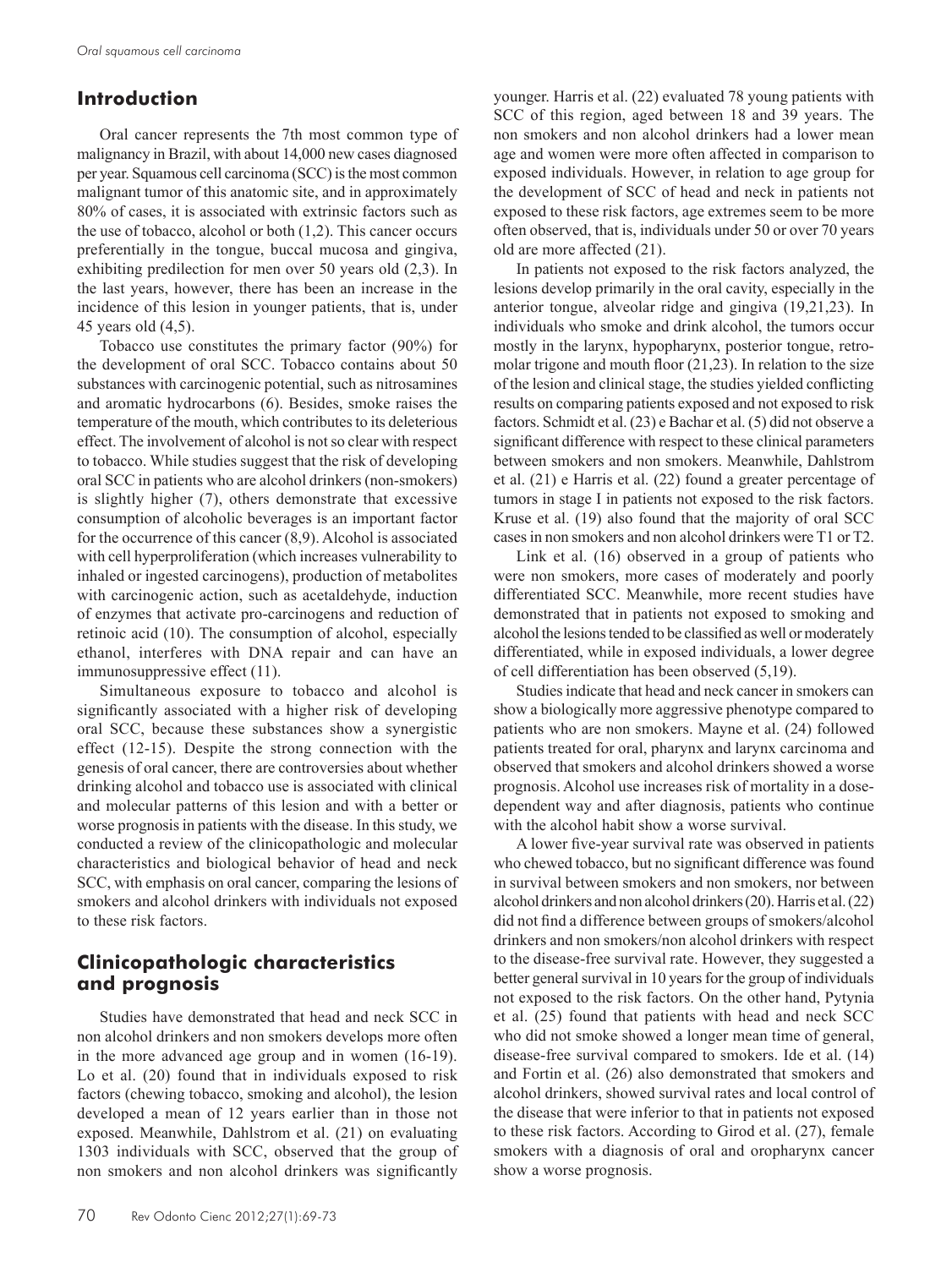Patients who smoke also show greater rates of recurrence of the lesion in comparison to non smokers. Ex-smokers, in turn, show intermediate rates between the above groups (28). Do et al. (29) and Sassi et al. (30) observed that smokers and alcohol drinkers had a significantly greater risk of developing a second primary tumor in comparison to non smokers, especially if they continued the habit after diagnosis of the lesion. Meanwhile, on comparing the pattern of recurrence in cases of SCC of the tongue, Bachar et al. (5) did not observe a significant difference with respect to local and regional recurrence between patients exposed and not exposed to smoking and alcohol. The patients younger than 40 years, not exposed to the risk factors analyzed, showed a worse prognosis, suggesting that other factors besides smoking and alcohol drinking play a role in the pathogenesis of tumors of the tongue in this group of individuals.

Besides increasing the risk recurrence of the disease, smoking and alcohol drinking can reduce the efficacy of the treatment (31,32). Chen et al. (33) observed that non smokers showed a better prognosis after radiotherapy than did smokers who continued their habit. Patients who continue to smoke during radiotherapy have a poorer response to treatment, shorter post-radiotherapy survival, worse locoregional control of the disease and higher rate of complications with radiotherapy (34,35).

## **Molecular characteristics**

The detection of p53 protein, which implies the presence of stabilized mutated protein, has been associated with a poor prognosis of SCC of the head and neck. Siegelmann-Danieli et al. (36) did not find a significant association between the immunodetection of p53 protein in SCC of the tongue with consumption of alcohol and tobacco. On the other hand, Van Oijen et al. (37) and Farshadpour et al. (38) reported that the immunodetection of p53 protein in the mucosa adjacent to the tumor in head and neck SCC patients was significantly greater in those who were smokers and alcohol drinkers.

Studies have shown that p53 mutations are more frequent in head and neck SCC from smokers and/or alcohol drinkers (39-41). Brennan et al. (39) found mutations of p53 protein in 58% of patients with head and neck SCC who used tobacco and alcohol. In patients who were smokers the mutation occurred in 33% of cases, and in individuals not exposed to the risk factors, in 17% of cases. Hsieh et al. (40) also found that the neoplasms of patients who drank alcohol exhibited an increase in the incidence of mutation of p53. When alcohol consumption is associated with smoking, this mutation is more significant, demonstrating the synergistic effect of these risk factors. In addition to higher rates of mutation of protein p53, head and neck SCC from smokers showed percentage of infection by HPV lower, loss of heterozygosity in 3p, 4q, and 11q13 and the greater number of chromosome losses (41).Tumors of patients who did not smoke exhibit a lower frequency of common genetic alterations, suggesting that subjacent mutations can be unknown in these neoplasms (41).

Immunodetection of the marker Ki67 in head and neck SCC has been also compared between patients exposed and not exposed to risk factors. Van Oijen et al. (42) found an increase in cell proliferation in the oral epithelium of smokers, both patients with carcinoma and healthy individuals. Exsmokers in both groups had a tendency toward increased cell proliferation, suggesting that even after quitting, the epithelial alterations persist. On the other hand, Farshadpour et al. (38) did not find differences in the immunodetection of Ki-67 in the mucosal epithelium adjacent to head and neck SCC from patients exposed and not exposed to tobacco and alcohol.

VEGF (vascular endothelial growth factor) have a positive association with a more advanced clinical stage of oral SCC and may have prognostic value in patients with this malignancy. Meanwhile, Faustino et al. (43) and Kyzas et al. (44) found no correlation between the immunoreactivity of that angiogenic marker with smoking and alcohol consumption in patients with oral SCC.

## **Final considerations**

The dental literature shows that tobacco and alcohol use plays a major role among the etiological factors involved in the genesis of oral SCC. When these substances are combined, the carcinogenic effect becomes potentiated due to their synergistic effect (12-15). However, it is not clear if the presence or absence of these habits affect the clinicopathologic and molecular characteristics of the tumor, as well as the prognosis of the patient. Previous studies demonstrated that SCC of head and neck in patients who are non smokers and non alcohol drinkers occurred d predominately in females and individuals under 50 or over 70 years are more affected (16-19,21,22).

The lesions of patients who are non smokers and non alcohol drinkers tend to show a less aggressive behavior, that is, the majority are classified as T1 or T2, and with respect to degree of histological differentiation, they are usually better differentiated (19,22,41,42). Besides, in these patients, the risk of tumor recurrence is lower and survival and prognosis are better (25,26,28,29). Response to radiotherapy also tends to be better in patients who are non smokers or who quit the habit during treatment (33-35).

The expression of proteins associated with the regulation of the cell cycle and mutations of various tumor suppressor genes have been investigated in oral cancer. However, few studies have compared the molecular characteristics of tumors of patients exposed and not exposed to tobacco and alcohol. The p53 protein is an established marker in the literature; its inactivation affects DNA damage repair and apoptosis, causing an increase in genetic instability which can to lead to an accumulation of mutations. The expression of this protein appears to be influenced by tobacco and alcohol use, which causes its mutation (37,39,40). On the other hand, smoking and drinking habits do not seem to affect the immunodetection of VEGF, which is also considered a prognostic marker in patients with oral SCC (43,44).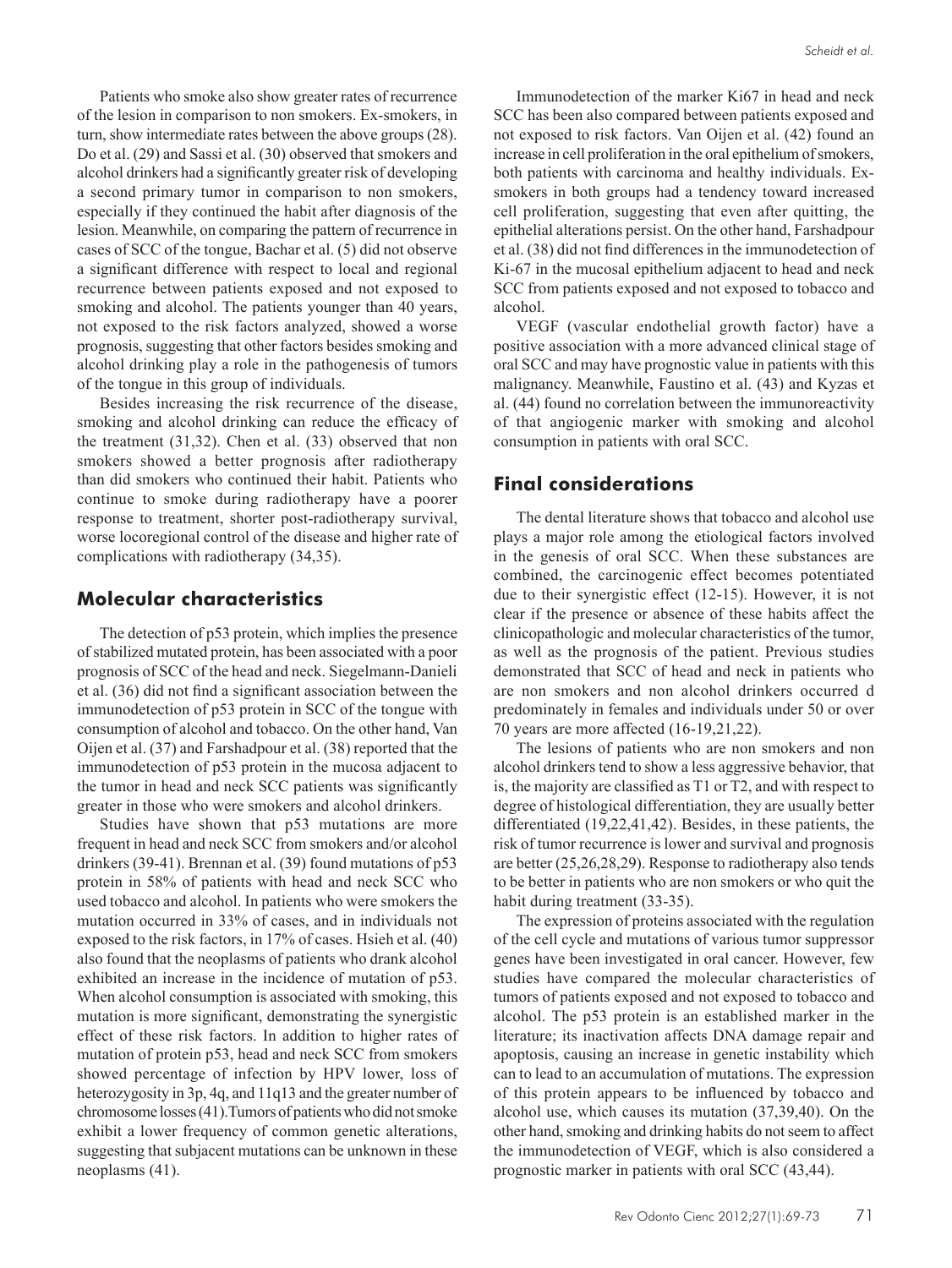The clinicopathologic patterns and biological behavior of SCC of the head and neck in smokers and alcohol drinkers compared to non smokers and non alcohol drinkers are distinct. Oral cancer can show a biologically more aggressive phenotype in smokers and alcohol drinkers. The analysis

of these patterns may contribute to the understanding and management of this neoplasm, which could lead to advances in the determination of more appropriate therapeutic measures and reduction of morbidity and mortality.

#### **References**

- 1. Chaturvedi AK, Engels EA, Anderson WF, Gillison ML. Incidence trends for human papillomavirus-related and unrelated oral squamous cell carcinomas in the United States. J Clin Oncol 2008;26:612-9.
- 2. Andisheh-Tadbir A, Mehrabani D, Heydari ST. Epidemiology of squamous cell carcinoma of the oral cavity in Iran. J Craniofac Surg 2008;19:1699-702.
- 3. Pithan SA, Cherubini K, Figueiredo MA, Yurgel LS. Epidemiological profile of oral squamous cell carcinoma in patients attended at Stomatology Division of hospital São Lucas - PUCRS. Rev Odonto Ciênc 2004;19:126-30.
- 4. Llewellyn CD, Linklater K, Bell J, Johnson NW, Warnakulasuriya S. An analysis of risk factors for oral cancer in young people: a case-control study. Oral Oncol 2004;40:304-13.
- 5. Bachar G, Hod R, Goldstein DP, Irish JC, Gullane PJ, Brown D et al. Outcome of oral tongue squamous cell carcinoma in patients with and without known risk factors. Oral Oncol 2011;47:45-50.
- 6. Gupta PC, Murti PR, Bhonsle RB. Epidemiology of cancer by tobacco products and the significance of TSNA. Crit Rev Toxicol 1996;26:183-98.
- 7. Hashibe M, Brennan P, Benhamou S, Castellsague X, Chen C, Curado MP et al. Alcohol drinking in never users of tobacco, cigarette smoking in never drinkers, and the risk of head and neck cancer: pooled analysis in the International Head and Neck Cancer Epidemiology Consortium. J Natl Cancer Inst 2007;99:777-89.
- 8. Bagnardi V, Blangiardo M, La Vecchia C, Corrao G. A meta-analysis of alcohol drinking and cancer risk. Br J Cancer 2001;85:1700-5.
- 9. Polesel J, Dal Maso L, Bagnardi V, Zucchetto A, Zambon A, Levi F et al. Estimating doseresponse relationship between ethanol and risk of cancer using regression spline models. Int J Cancer 2005;114:836-41.
- 10. Rossing MA, Vaughan TL, McKnight B. Diet and pharyngeal cancer. Int J Cancer 1989;44:593-7.
- 11. Gerson SJ. Oral cancer. Crit Rev Oral Biol Med 1990;1:153-66.
- 12. Talamini R, Bosetti C, La Vecchia C, Dal Maso L, Levi F, Bidoli E, Negri E, Pasche C, Vaccarella S, Barzan L, Franceschi S. Combined effect of tobacco and alcohol on laryngeal cancer risk: a case-control study. Cancer Causes Control 2002;13:957-64.
- 13. De Stefani E, Boffetta P, Deneo-Pellegrini H, Ronco AL, Acosta G, Ferro G et al. The effect of smoking and drinking in oral and pharyngeal cancers: a case-control study in Uruguay. Cancer Lett 2007;246:282-9.
- 14. Ide R, Mizoue T, Fujino Y, Hoshiyama Y, Sakata K, Tamakoshi A et al. Cigarette smoking, alcohol drinking, and oral and pharyngeal cancer mortality in Japan. Oral Dis 2008;14:314-9.
- 15. Pelucchi C, Gallus S, Garavello W, Bosetti C, La Vecchia C. Alcohol and tobacco use, and cancer risk for upper aerodigestive tract and liver. Eur J Cancer Prev 2008;17:340-4.
- 16. Link JO, Kaugars GE, Burns JC. Comparison of oral carcinomas in smokeless tobacco users and nonusers. J Oral Maxillofac Surg 1992;50:452-5.
- 17. Wiseman SM, Swede H, Stoler DL, Anderson GR, Rigual NR, Hicks WL Jr et al. Squamous cell carcinoma of the head and neck in nonsmokers and nondrinkers: an analysis of clinicopathologic characteristics and treatment outcomes. Ann Surg Oncol 2003;10:551-7.
- 18. Farshadpour F, Hordijk GJ, Koole R, Slootweg PJ. Non-smoking and non-drinking patients with head and neck squamous cell carcinoma: a distinct population. Oral Dis 2007;13:239-43.
- 19. Kruse AL, Bredell M, Grätz KW. Oral squamous cell carcinoma in non-smoking and nondrinking patients. Head Neck Oncol 2010;2:24.
- 20. Lo WL, Kao SY, Chi LY, Wong YK, Chang RC. Outcomes of oral squamous cell carcinoma in Taiwan after surgical therapy: factors affecting survival. J Oral Maxillofac Surg 2003;61:751-8.
- 21. Dahlstrom KR, Little JA, Zafereo ME, Lung M, Wei Q, Sturgis EM. Squamous cell carcinoma of the head and neck in never smoker-never drinkers: a descriptive epidemiologic study. Head Neck 2008;30:75-84.
- 22. Harris SL, Kimple RJ, Hayes DN, Couch ME, Rosenman JG. Never-smokers, never-drinkers: unique clinical subgroup of young patients with head and neck squamous cell cancers. Head Neck 2010;32:499-503.